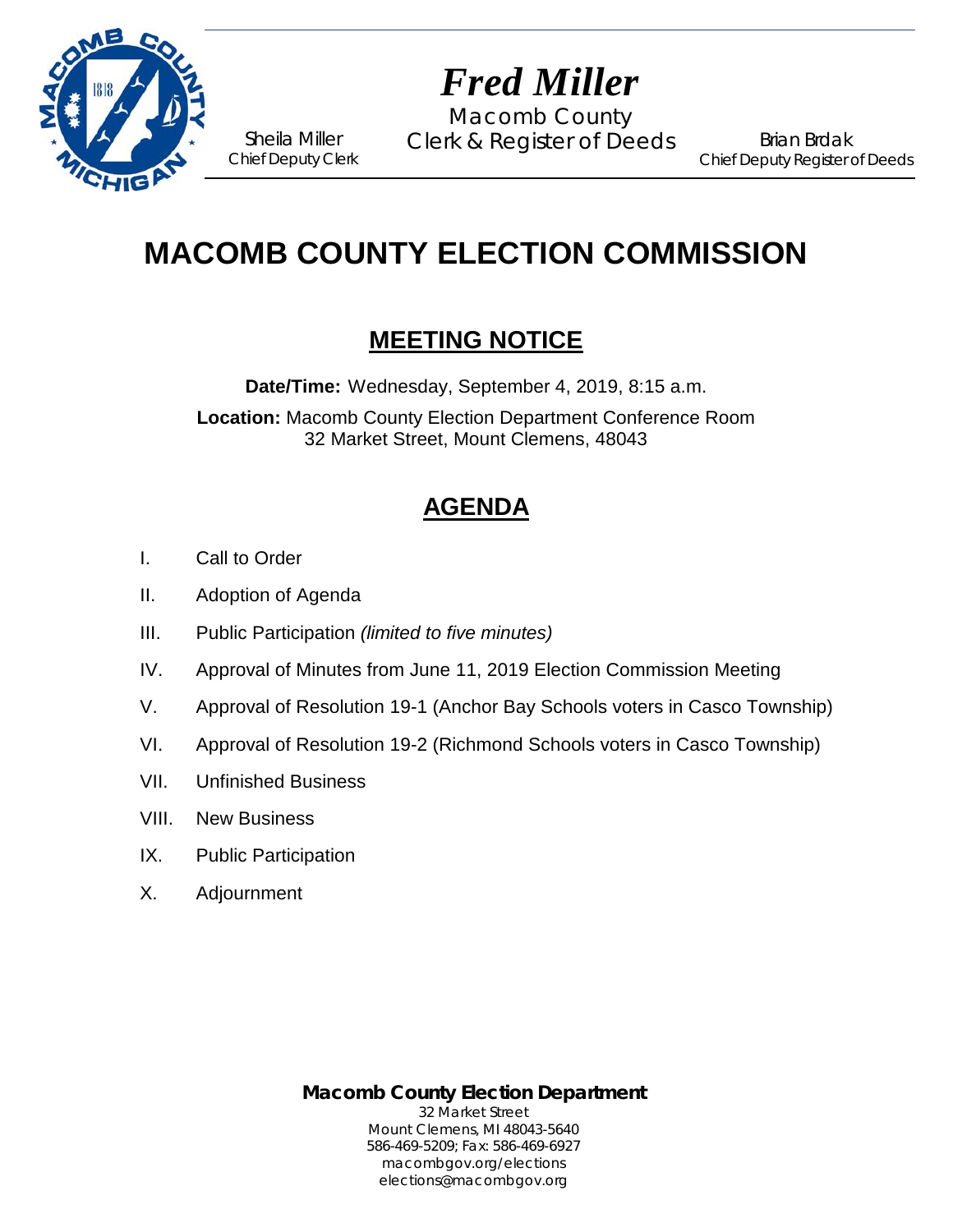# **MACOMB COUNTY ELECTION COMMISSION SPECIAL MEETING June 11, 2019**

## **UNOFFICIAL MINUTES**

The Macomb County Election Commission met on Tuesday, June 11, 2019, in the Macomb County Election Department conference room, 32 Market, Mount Clemens with the following members present:

|               | Larry Rocca - County Treasurer<br>Anthony Wickersham - County Sheriff<br>Fred Miller - County Clerk                                                                                                        |
|---------------|------------------------------------------------------------------------------------------------------------------------------------------------------------------------------------------------------------|
| Excused:      | Judge Kathryn George - Senior Probate Judge                                                                                                                                                                |
| Also Present: | Michael Grix - Election Department<br>Goce Nedanovski - Election Department<br>Frank Krycia - Corporation Counsel's Office<br>Joe Biondo - Deputy Treasurer<br>Aaron Thomas - Corporation Counsel's Office |

#### **CALL TO ORDER**

Larry Rocca called the meeting to order at 3:30 p.m. Judge George was unable to attend the meeting, so Fred Miller made a motion to appoint Anthony Wickersham in Judge George's place. Larry Rocca seconded the motion. The motion carried.

#### **MOTION TO ADOPT AGENDA**

A motion to adopt the agenda was made by Fred Miller. Anthony Wickersham seconded the motion. The motion carried.

#### **PUBLIC PARTICIPATION**

None

#### **APPROVAL OF MINUTES FROM JUNE 6, 2019 MEETING**

Fred Miller made a motion to approve the minutes as presented. Larry Rocca seconded the motion. The motion carried.

#### **APPROVAL OF BALLOTS**

Frank Krycia discussed the order from the Michigan Supreme Court removing the four Warren City Council candidates from the ballot. Fred Miller made a motion to approve the ballots for the City of Warren for the August 6, 2019 Election. Anthony Wickersham seconded the motion. The motion carried.

#### **UNFINISHED BUSINESS**

None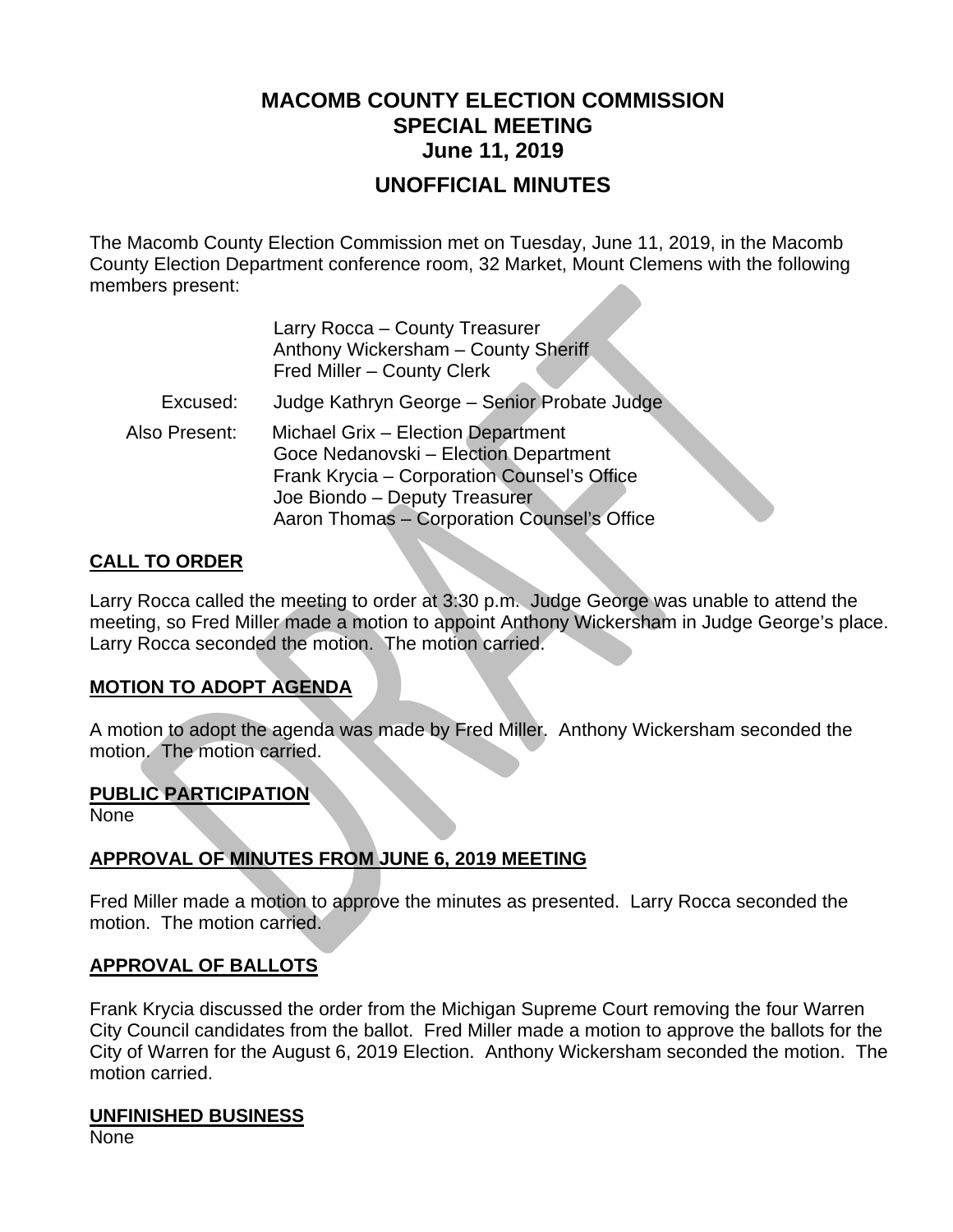#### **NEW BUSINESS**

**None** 

#### **PUBLIC PARTICIPATION**

**None** 

#### **ADJOURNMENT**

At 3:33 p.m., Anthony Wickersham made a motion to adjourn the meeting, seconded by Larry Rocca. The motion carried and the meeting was adjourned.

\_\_\_\_\_\_\_\_\_\_\_\_\_\_\_\_\_\_\_\_\_\_\_\_\_\_\_\_ Fred Miller Macomb County Clerk & Register of Deeds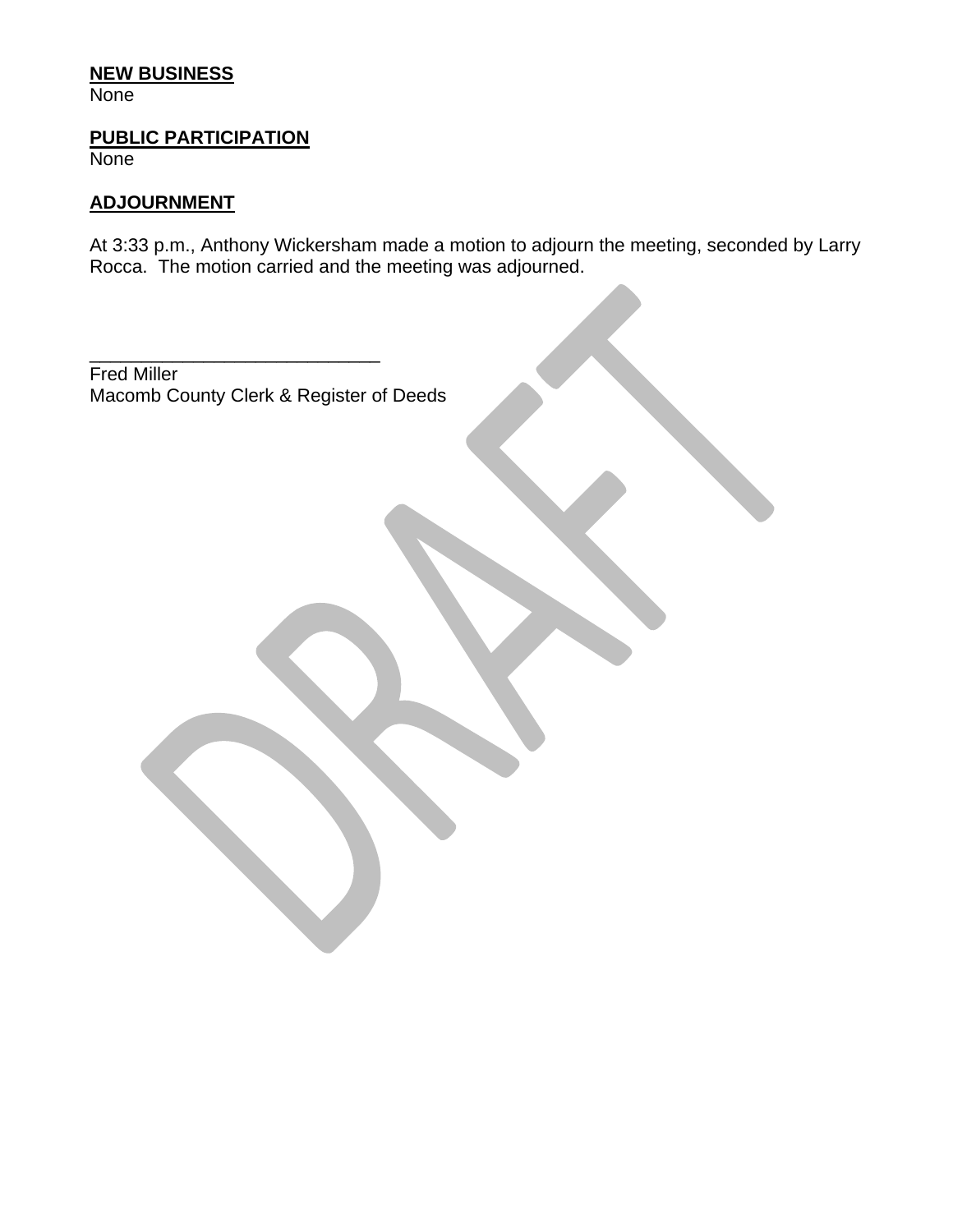

*Fred Miller*

Macomb County Sheila Miller Clerk & Register of Deeds<br>Chief Deputy Clerk

Brian Brdak Chief Deputy Register of Deeds

#### **Resolution 19-1**

Resolution to establish one precinct in the Anchor Bay School District consisting of the Casco Township portion of the District.

This precinct would be designated as Chesterfield Township Precinct 22 for school election purposes and the polling location will be Great Oaks Elementary, 32900 24-Mile Road, Chesterfield Township.

The Chesterfield Township clerk is an "opt-in" clerk and will conduct the election in this precinct.

The Casco Township clerk will not conduct the election but will notify affected voters of the polling location change, as well perform as any other statutorily required duties.

A certified copy of this resolution will be forwarded to the Center for Geographic Information.

AYES: NAYES:

> \_\_\_\_\_\_\_\_\_\_\_\_\_\_\_\_\_\_\_\_\_\_\_\_\_\_\_\_\_\_\_ Chairperson of Election Commission

#### **CERTIFICATION**

State of Michigan County of Macomb

I, Fred Miller, Clerk of the Election Commission, County of Macomb, State of Michigan, do hereby certify that the foregoing is a true and correct copy of a resolution as adopted by the Election Commission of Macomb County at a meeting held on September 4, 2019.

Fred Miller, Macomb County Clerk

\_\_\_\_\_\_\_\_\_\_\_\_\_\_\_\_\_\_\_\_\_\_\_\_\_\_\_\_\_\_\_\_\_

## **Macomb County Election Department**

32 Market Street Mount Clemens, MI 48043-5640 586-469-5209; Fax: 586-469-6927 macombgov.org/elections elections@macombgov.org